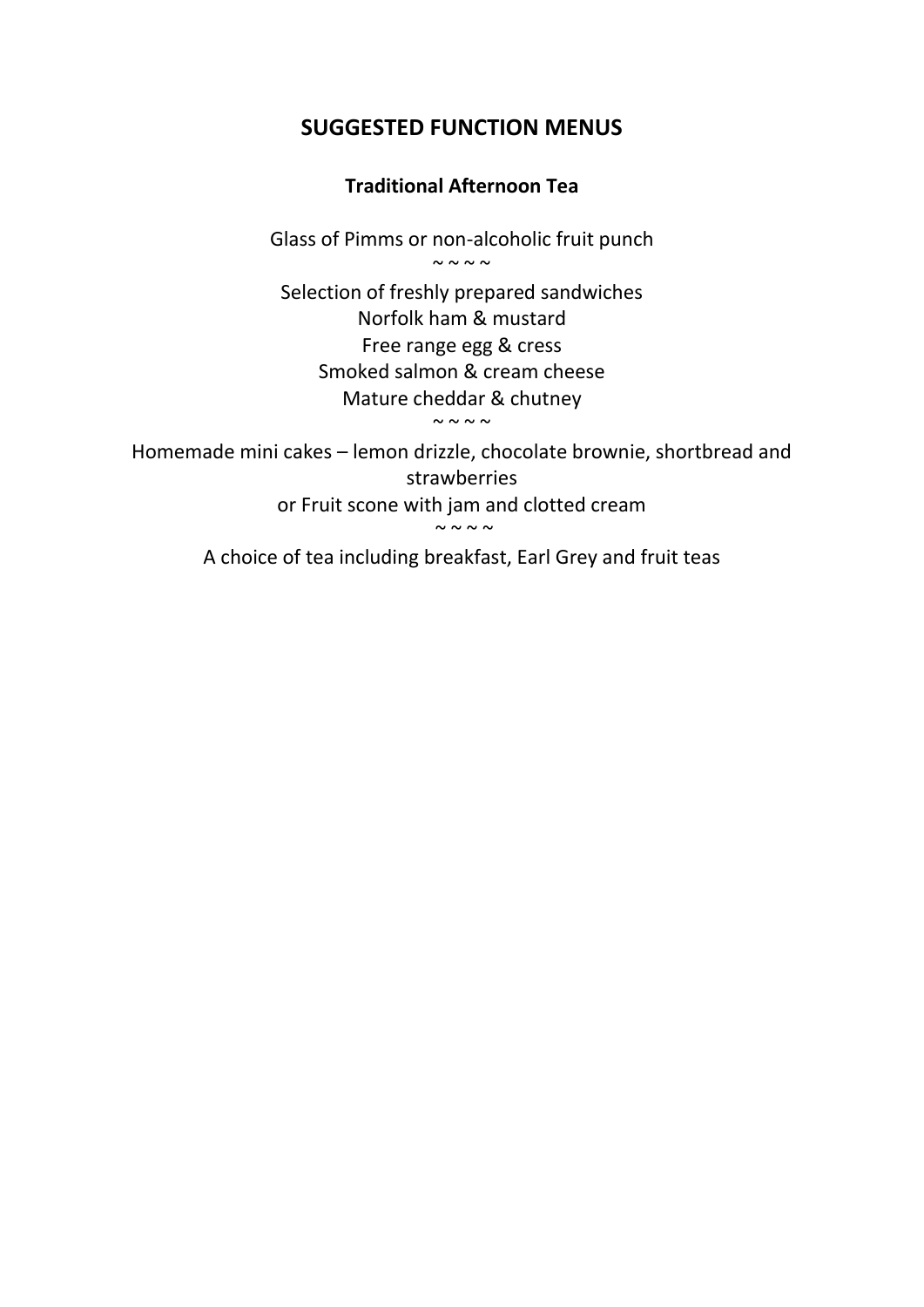## **Two Course Buffet**

Cold roast Norfolk Ham Chicken with tarragon mayonnaise Selection of homemade quiche Dressed mixed leaf salad Tomato, red onion and balsamic salad Coleslaw

Hot buttered new potatoes Homemade garlic and herb bread

 $\sim$  ~ ~ ~

Double chocolate brownie with vanilla pod ice cream

Or

Vanilla cheesecake with mixed berries

 $\sim$   $\sim$   $\sim$   $\sim$   $\sim$ 

Tea or coffee